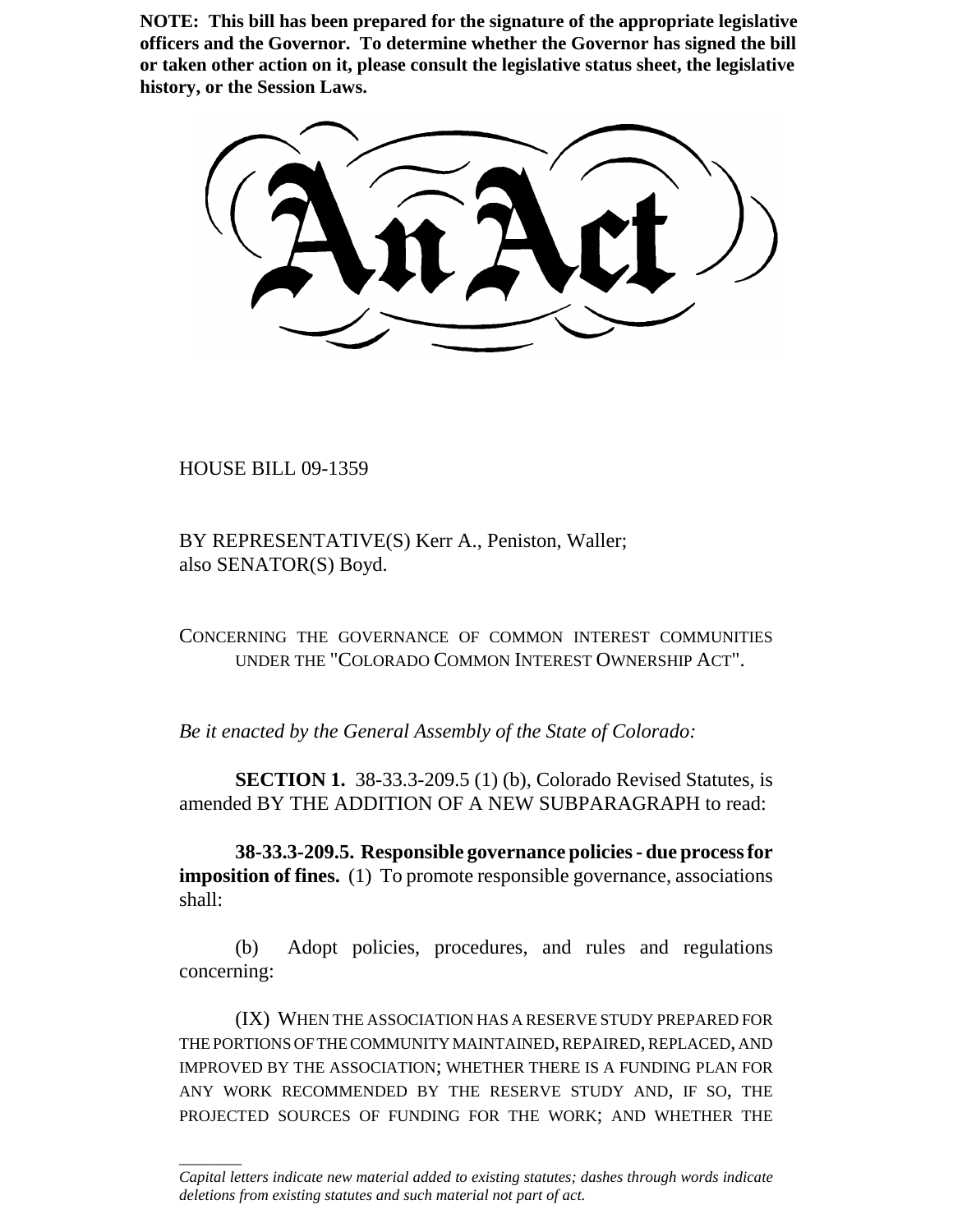RESERVE STUDY IS BASED ON A PHYSICAL ANALYSIS AND FINANCIAL ANALYSIS. FOR THE PURPOSES OF THIS SUBPARAGRAPH (IX), AN INTERNALLY CONDUCTED RESERVE STUDY SHALL BE SUFFICIENT.

**SECTION 2.** 38-33.3-303 (1) and (3), Colorado Revised Statutes, are amended to read:

**38-33.3-303. Executive board members and officers - powers and duties - reserve funds - reserve study - audit.** (1) (a) Except as provided in the declaration, the bylaws, or subsection (3) of this section or any other provisions of this article, the executive board may act in all instances on behalf of the association.

(b) NOTWITHSTANDING ANY PROVISION OF THE DECLARATION OR BYLAWS TO THE CONTRARY, ALL MEMBERS OF THE EXECUTIVE BOARD SHALL HAVE AVAILABLE TO THEM ALL INFORMATION RELATED TO THE RESPONSIBILITIES AND OPERATION OF THE ASSOCIATION OBTAINED BY ANY OTHER MEMBER OF THE EXECUTIVE BOARD. THIS INFORMATION SHALL INCLUDE, BUT IS NOT NECESSARILY LIMITED TO, REPORTS OF DETAILED MONTHLY EXPENDITURES, CONTRACTS TO WHICH THE ASSOCIATION IS A PARTY, AND COPIES OF COMMUNICATIONS, REPORTS, AND OPINIONS TO AND FROM ANY MEMBER OF THE EXECUTIVE BOARD OR ANY MANAGING AGENT, ATTORNEY, OR ACCOUNTANT EMPLOYED OR ENGAGED BY THE EXECUTIVE BOARD TO WHOM THE EXECUTIVE BOARD DELEGATES RESPONSIBILITIES UNDER THIS ARTICLE.

(3) (a) The executive board may not act on behalf of the association to amend the declaration, to terminate the common interest community, or to elect members of the executive board or determine the qualifications, powers and duties, or terms of office of executive board members, but the executive board may fill vacancies in its membership for the unexpired portion of any term.

(b) COMMITTEES OF THE ASSOCIATION SHALL BE APPOINTED PURSUANT TO THE GOVERNING DOCUMENTS OF THE ASSOCIATION OR, IF THE GOVERNING DOCUMENTS CONTAIN NO APPLICABLE PROVISIONS, PURSUANT TO SECTION 7-128-206,C.R.S. THE PERSON APPOINTED AFTER AUGUST 15, 2009, TO PRESIDE OVER ANY SUCH COMMITTEE SHALL MEET THE SAME QUALIFICATIONS AS ARE REQUIRED BY THE GOVERNING DOCUMENTS OF THE ASSOCIATION FOR ELECTION OR APPOINTMENT TO THE EXECUTIVE BOARD OF

## PAGE 2-HOUSE BILL 09-1359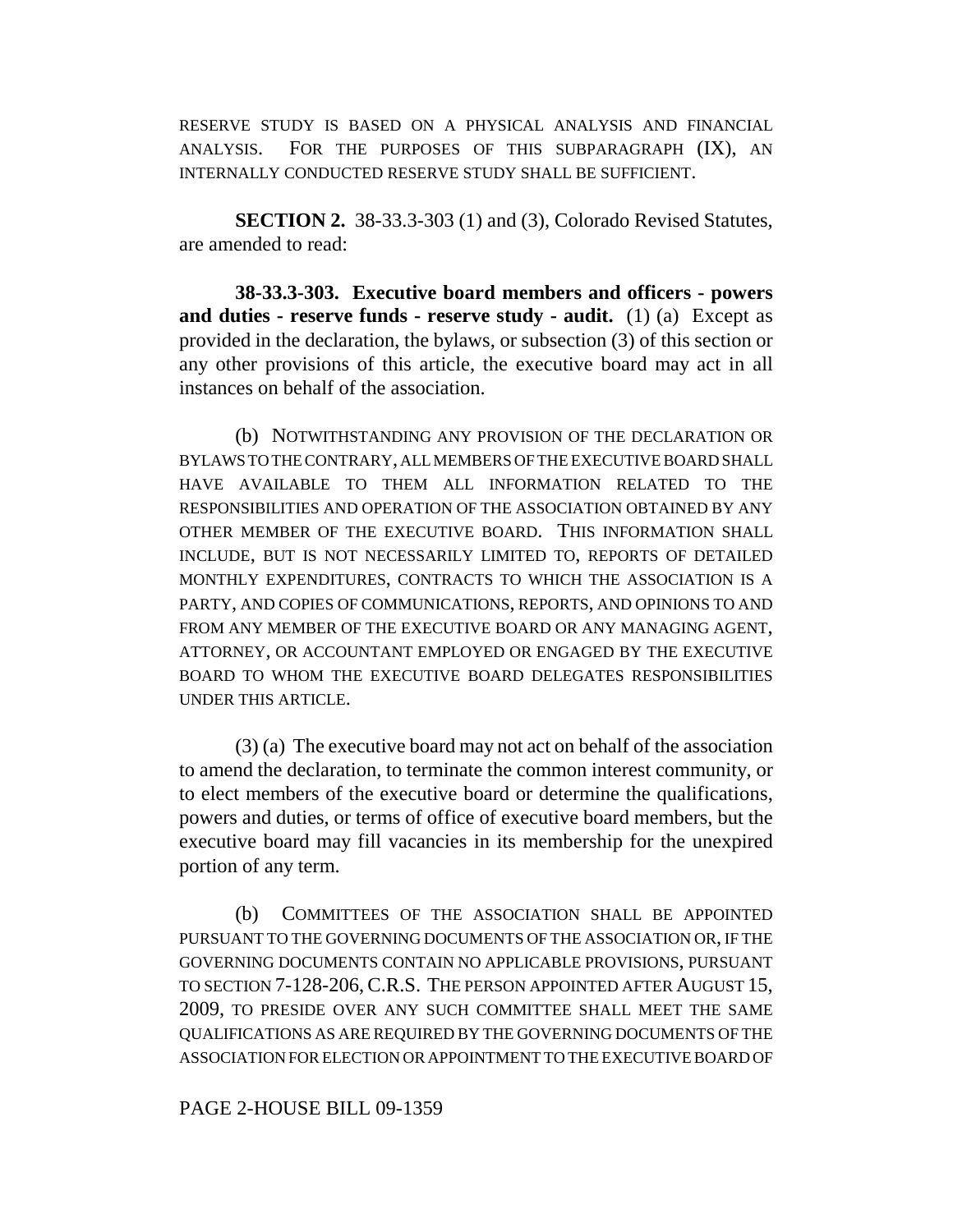THE ASSOCIATION.

**SECTION 3.** 38-33.3-117 (1), Colorado Revised Statutes, is amended BY THE ADDITION OF A NEW PARAGRAPH to read:

**38-33.3-117. Applicability to preexisting common interest communities.** (1) Except as provided in section 38-33.3-119, the following sections shall apply to all common interest communities created within this state before July 1, 1992, with respect to events and circumstances occurring on or after July 1, 1992:

 $(i.7)$  38-33.3-303 (1) (b) AND (3) (b);

**SECTION 4.** 38-33.3-117 (1.5) (h), Colorado Revised Statutes, is amended, and the said 38-33.3-117 is further amended BY THE ADDITION OF A NEW SUBSECTION, to read:

**38-33.3-117. Applicability to preexisting common interest communities.** (1.5) Except as provided in section 38-33.3-119, the following sections shall apply to all common interest communities created within this state before July 1, 1992, with respect to events and circumstances occurring on or after January 1, 2006:

(h)  $38-33.3-303$  (4) (b) 38-33.3-303 (1) (b), (3) (b), AND (4) (b);

(1.7) EXCEPT AS PROVIDED IN SECTION 38-33.3-119, SECTION 38-33.3-209.5 (1) (b) (IX) SHALL APPLY TO ALL COMMON INTEREST COMMUNITIES CREATED WITHIN THIS STATE BEFORE JULY 1, 1992, WITH RESPECT TO EVENTS AND CIRCUMSTANCES OCCURRING ON OR AFTER JULY 1, 2010.

**SECTION 5. Act subject to petition - effective date applicability.** (1) This act shall take effect at 12:01 a.m. on the day following the expiration of the ninety-day period after final adjournment of the general assembly that is allowed for submitting a referendum petition pursuant to article V, section 1 (3) of the state constitution, (August 5, 2009, if adjournment sine die is on May 6, 2009); except that, if a referendum petition is filed against this act or an item, section, or part of this act within such period, then the act, item, section, or part, if approved by the people, shall take effect on the date of the official declaration of the vote thereon by

PAGE 3-HOUSE BILL 09-1359